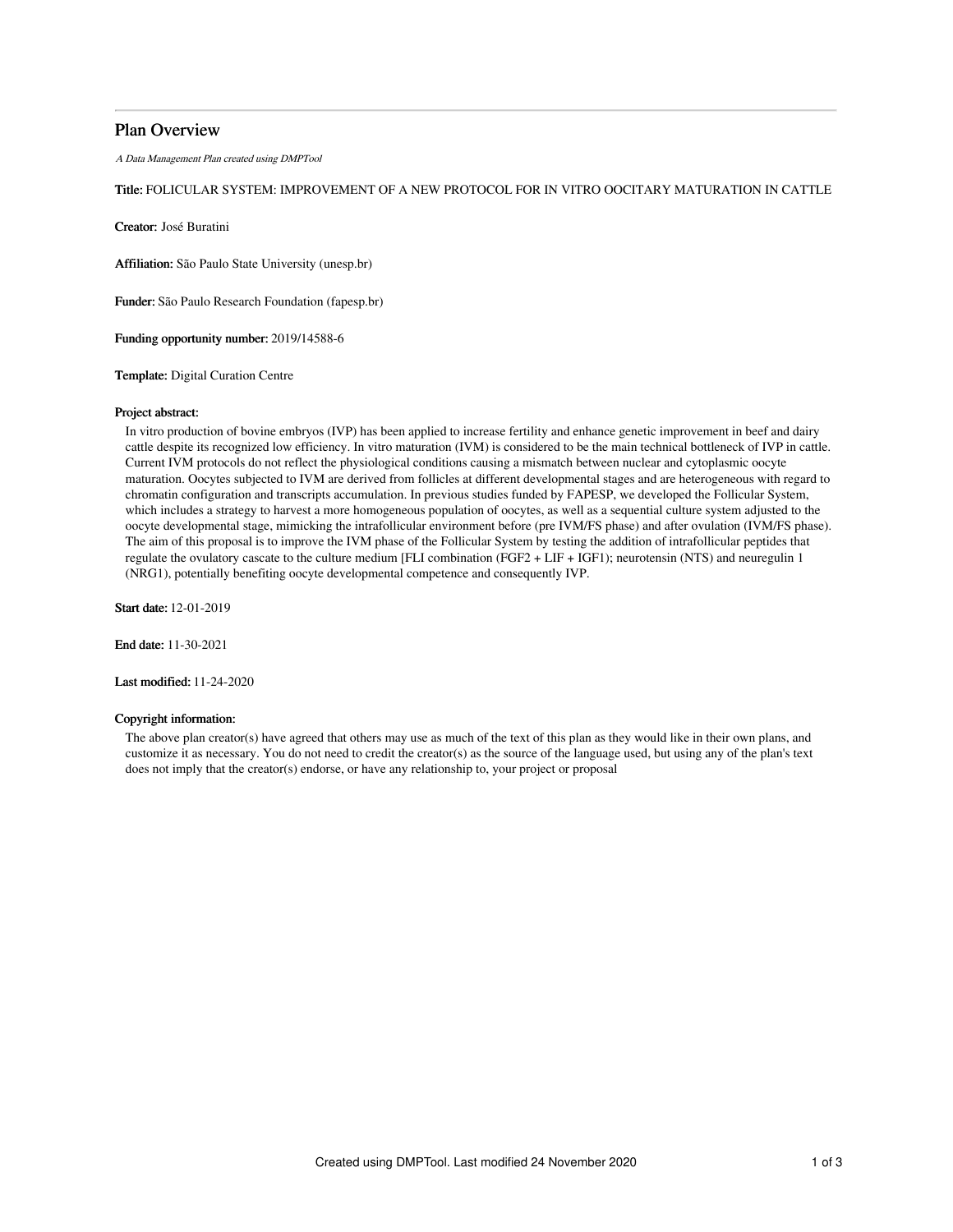# FOLICULAR SYSTEM: IMPROVEMENT OF A NEW PROTOCOL FOR IN VITRO OOCITARY MATURATION IN CATTLE

#### Data Collection

#### What data will you collect or create?

Data will be obtained from in vitro oocyte maturation and in vitro embryo production. The data will be shown the possible alterations during the treatment during IVM in cattle.

#### How will the data be collected or created?

COCs will be matured with treatment or not and submitted to IFV and the data will be evaluated by meiotic progression, rate of embryo production, and genic expression of genes involved in this process.

#### Documentation and Metadata

What documentation and metadata will accompany the data? Graphics, figures, and tables.

### Ethics and Legal Compliance

How will you manage any ethical issues? Nothing to declare.

How will you manage copyright and Intellectual Property Rights (IP/IPR) issues? Nothing to declare.

#### Storage and Backup

### How will the data be stored and backed up during the research?

Data will be backed up with copies in hard drives in laboratory computers, as well as the university offers google Drive, which assists in data storage.

#### How will you manage access and security?

All students involved in the project will have access to the data, but just the responsible researcher will be edit and update the backup.

### Selection and Preservation

Which data are of long-term value and should be retained, shared, and/or preserved? The data will be shared with the scientific community through manuscript publications. In addition, they will serve to originate future projects.

What is the long-term preservation plan for the dataset? We will stock the cientific data in drives of laboratory and institutional server.

#### Data Sharing

How will you share the data? The data will be published in scientific congress and scientific journals.

#### Are any restrictions on data sharing required?

There aren't restrictions.